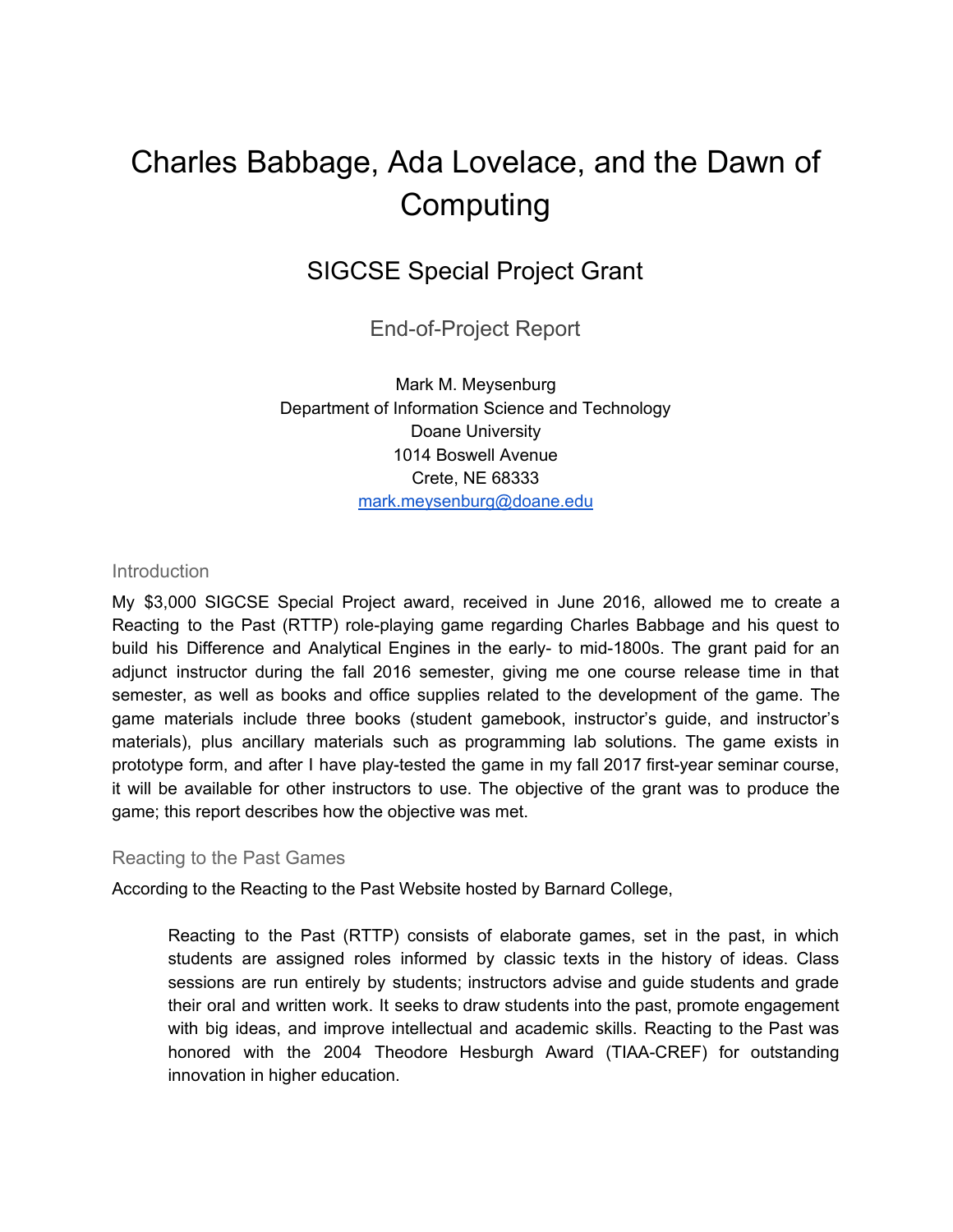RTTP games begin with a few days of "pre-game" introduction, and then revolve around debate, with groups of students often divided into factions aligned to different sides of the issue at hand. For example, the Galileo game revolves around Galileo's trials by the Catholic church in 1616 and 1632. The factions are the Conservatives (anti-Galileo), Linceans (pro-Galileo), and Moderates. There are also some "indeterminates," with no pre-assigned opinion. The action takes place at the College of Rome, and through a series of debates and votes, the Cardinals of the church decide Galileo's fate. After the game, a "post-mortem" compares what happened in the game to the actual historic record. In the Galileo game, there are also two optional labs, where students learn about lenses, telescopes, and measuring astronomical distance via stellar parallax.

Although RTTP games are mostly geared to the teaching of history, there are several STEM-related games, funded by the NSF. Samples include games about the status of Pluto as a planet, acid rain in Europe, the USDA Food Pyramid, and more. Many instructors have found the pedagogy to be simultaneously engaging and rigorous. It is not unusual for students to continue their debates well beyond the time allotted for a class session. The games are pedagogically engaging, and often lead students to delve more deeply into their subject matter than is the case in traditional lecture courses. RTTP games are used at all levels of university curriculum, but have proven to be especially useful in first-year seminar courses designed to introduce students to college-level reading, writing, critical thinking, and speaking.

I will use the *Charles Babbage, Ada Lovelace, and the Dawn of Computing* game for the first time in the fall 2017 semester in my first-year seminar course.

#### Brief Overview of the Game

*Charles Babbage, Ada Lovelace, and the Dawn of Computing* takes place in early nineteenth-century Britain, focusing on the calculating engines designed by Charles Babbage. The central intellectual collisions in the game concern the nature of science and scientists (are they talented, wealthy amateurs, or is science a profession?) and whether and to what degree science and engineering projects should be subsidized by the government. The main question in the game is whether or not Charles Babbage should be awarded funds from the British government for the development of his Difference Engine (an automated calculator capable of automatically creating, typesetting, and printing mathematical tables) and / or Analytical Engine (a true proto-computer), during the early to mid-1800s.

The Engines, at a minimum, would have "mechanized number," allowing rapid, automatic, error-free production of mathematical tables to be used in navigation, astronomy, and other applications. Ada Lovelace, regarded as the world's first computer programmer, could envision applications of the Analytical Engine beyond mere mathematics, however. In the notes to her English translation of Luigi Federico Menabrea's article *Sketch of the Analytical Engine Invented By Charles Babbage, Esq.*, Lovelace realized that the Engine could operate on symbols in an abstract manner, that it "might act upon other things besides number... the Engine might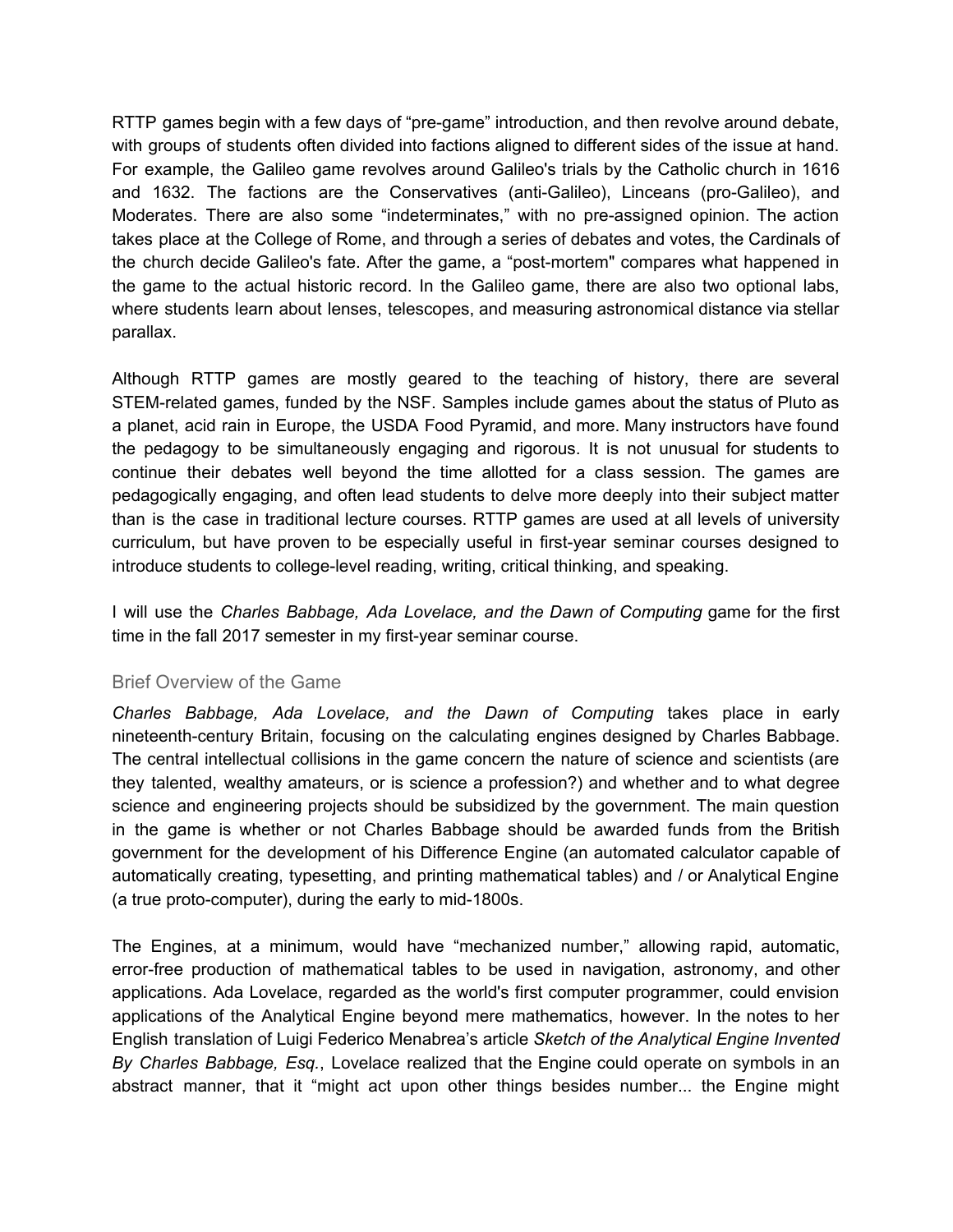compose elaborate and scientific pieces of music of any degree of complexity or extent." She also foresaw applications in business, drawing graphics, and more. In addition, the precision mechanical engineering work done on the engines had profound impacts on the state of engineering in the UK and around the world. The mind boggles at the prospects had an Analytical Engine ever actually been built. What would the consequences of a steam-powered, mechanical computer have been in Victorian England? One can easily get lost in the "steam-punk" possibilities of a 100-year head start in computing technology.

Players in this game may belong to one of two factions, or may be indeterminate. The pro-Babbage faction wants the government to provide funding adequate for the construction of one or both of Babbage's Engines. The anti-Babbage faction wants the opposite -- no funding for either Engine, either because they do not feel the Engines are that important, or because they do not feel the government should provide funding for such projects. Indeterminates have no set position on this issue, and are open to persuasion by the factions.

The game covers a broad span of time, from 1828 through 1846. There are six, seven, or eight game sessions and three optional labs, briefly described in Table 1 below. A condensed version of the game would have GS 1, 2, 3, 5, 6, and 7, and no labs. An extended version of the game would have all eight game sessions and all three labs. This allows flexibility in fitting the game into one's specific course.

#### The Products of This Work

In accordance with the editorial standards established by the Reacting to the Past consortium, the game consists of three main products: the student gamebook, the instructor's guide, and a book of instructor's materials. These materials, in their current state, are included with this report.

The gamebook is the primary student-facing component of the game. Each student in the class will have a copy. The gamebook contains introductory material, including a brief overview of the game, a map of the United Kingdom, and a first-person "you are there" prologue designed to help the students place themselves in Britain during the 1820s.

Next, the gamebook has a section on the historical background, with a chronology of events related to the development of calculating technology, and a narrative outlining the history of calculating technology, the state of the United Kingdom during the period of the game, and brief biographies of Charles Babbage and Ada Lovelace.

Then, in the third section, the game itself is described in more detail. The major issues for debate, the rules of the game, a more detailed outline of the game sessions, assignments, and counterfactuals are described in this section.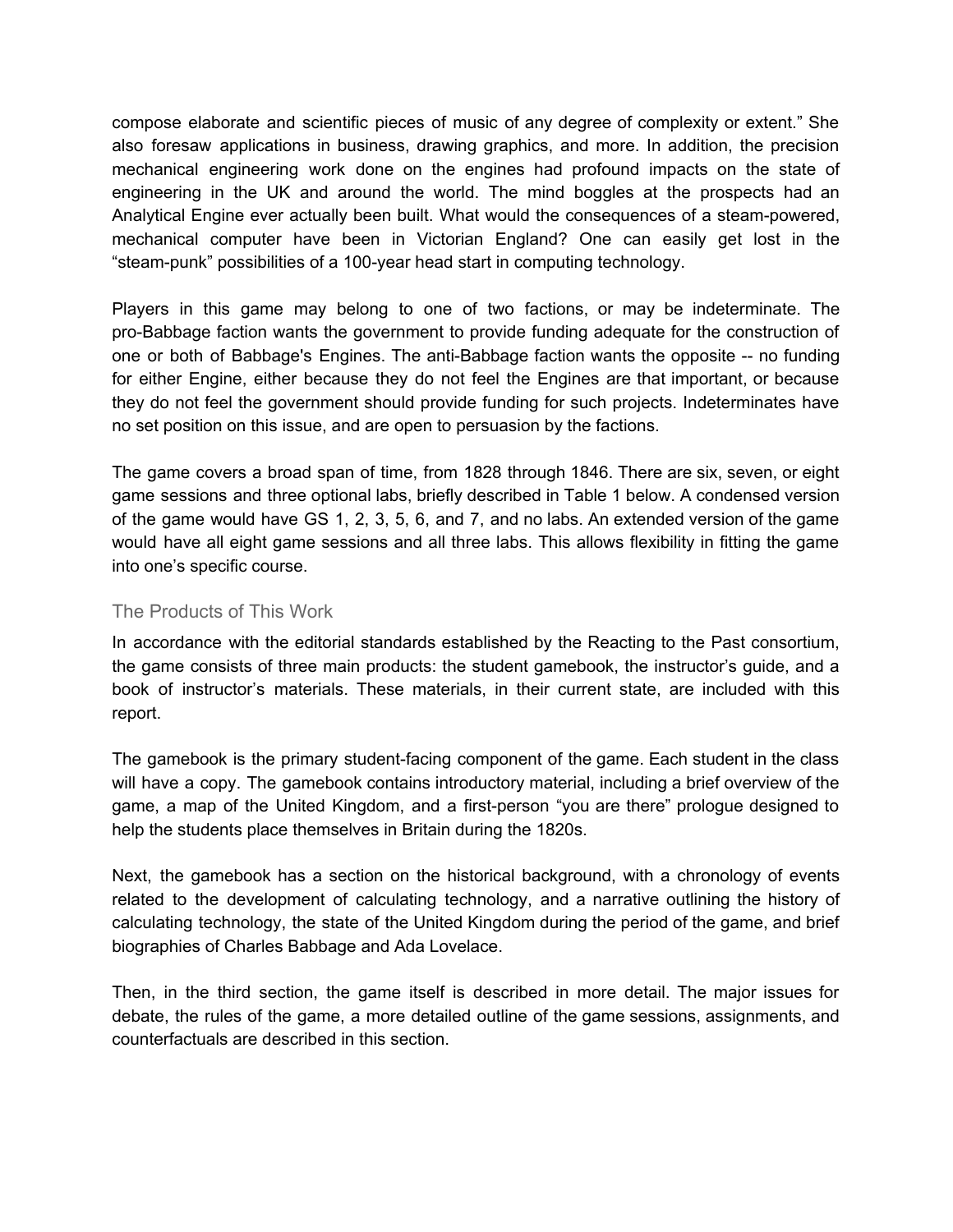The fourth major section of the gamebook describes the roles and factions in the game -- the characters students can play and the groups they belong to.

The fifth section will contain significant portions of the core texts involved in the game, including Babbage's autobiography *Passages from the Life of a Philosopher*, Menabrea's article *Sketch of the Analytical Engine Invented by Charles Babbage, esq.*, including Lovelace's notes, and perhaps others. During the fall 2017 semester, students will use the text *Charles Babbage on the Principles and Development of the Calculator: And Other Seminal Writings*, by Phillip Morrison, Emily Morrison, and Charles Babbage, instead of relying on the core texts section of the gamebook.

| Session (year) / location                           | <b>Presiding character</b>     | <b>Theme</b>                                |
|-----------------------------------------------------|--------------------------------|---------------------------------------------|
| GS 1 (1828) / 1 Dorset Street                       | <b>Charles Babbage</b>         | Babbage's party                             |
| Lab <sub>1</sub><br>(optional)                      | n/a                            | Finite differences                          |
| GS 2 (1828) / Mechanic's<br>Institute               | Dionysius Lardner              | Public lectures 1                           |
| Lab <sub>2</sub><br>(optional)                      | n/a                            | <b>Difference Engine</b>                    |
| GS 3 (1828) / Royal Society                         | <b>Davies Gilbert</b>          | RS approval for DE funding<br>PM decision   |
| GS 4 (1830) / Royal Society<br>(optional session)   | Davies Gilbert                 | Celebrating the RS                          |
| GS 4.5 (1830) / Royal Society<br>(optional session) | Davies Gilbert                 | Election of new RS president                |
| Lab <sub>3</sub><br>(optional)                      | n/a                            | <b>Analytical Engine</b>                    |
| GS 5 (1846) / Mechanic's<br>Institute               | <b>Isambard Kingdom Brunel</b> | <b>Public lectures 2</b><br>PM decision     |
| GS 6 (1846) / Royal Society                         | RS president                   | Usefulness of the Analytical<br>Engine      |
| GS 7 (1846) / Royal Society                         | <b>RS</b> president            | Final debates re. AE funding<br>PM decision |

Table 1: Overview of game sessions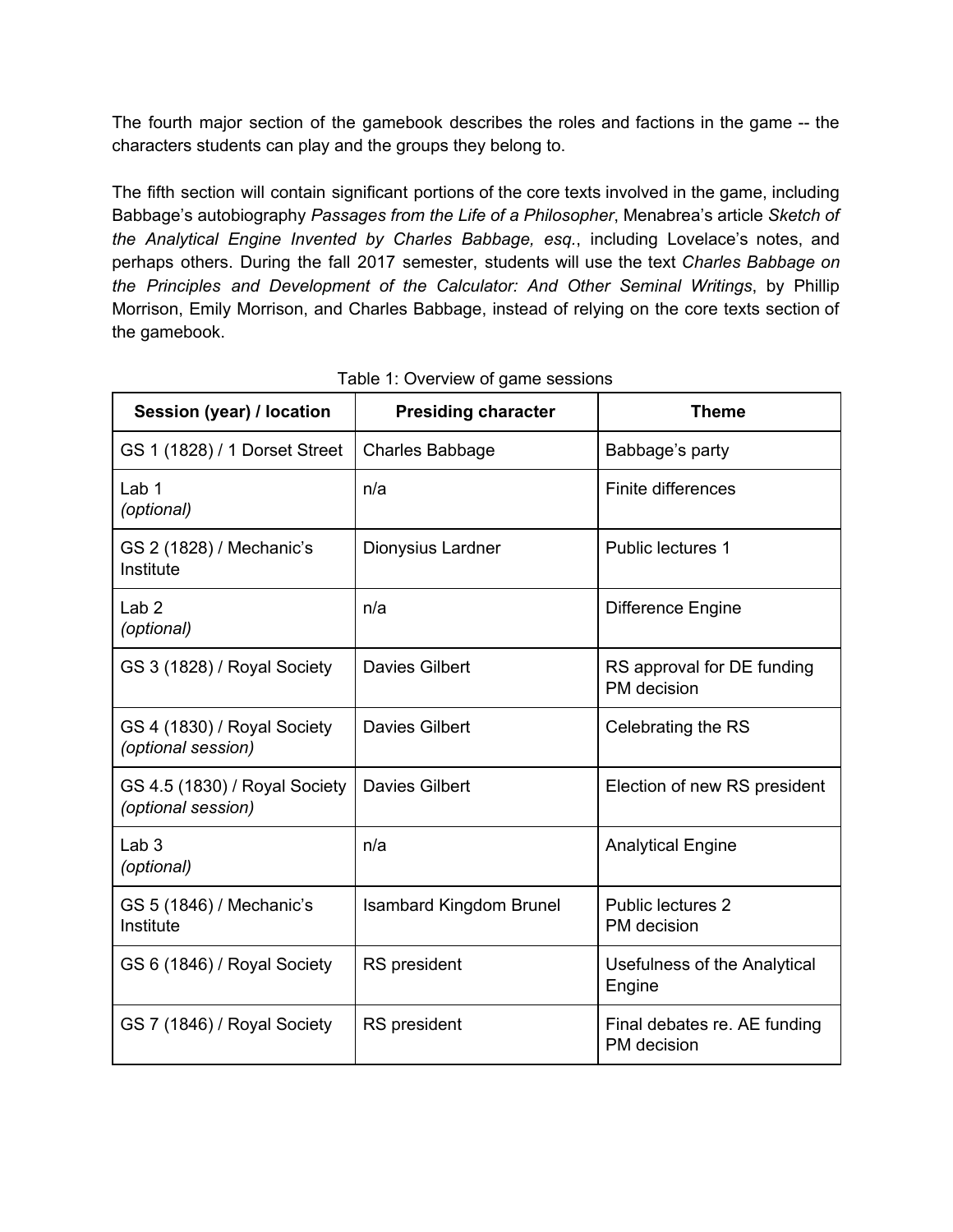The gamebook concludes with a bibliography, an appendix of abbreviations and titles, and acknowledgements.

The instructor's guide is the instructor's main reference for the game, with detailed instructions on how to run the game in the classroom. The introduction section begins with materials on how to teach using the RTTP pedagogy in general, and a brief introduction to the *Charles Babbage, Ada Lovelace, and the Dawn of Computing* game in particular, including the learning objectives and key concepts of the game.

The second section of the instructor's guide details what the instructor should do beforehand to play the game successfully. Issues such as class meeting times and durations, classroom selection, library reserves, etc. are covered, as well as standard, condensed, and extended versions of the game schedule. Then, instructor's-eyes-only descriptions of the characters and factions are laid out. This section concludes with an instructor's take on the rules and procedures of the game, and the reading and writing assignments associated with the game.

The third section of the instructor's guide provides day-by-day instructions for managing the game as it is being played. This section includes hints on what materials will be needed for each class session, what should happen when during each game session, and so on.

The final section of the instructor's guide deals with the debriefing or "post-mortem" sessions that follow the game. It is possible that the characters in the game rewrite history, in this case, it is possible that the pro-Babbage faction could prevail, earning funding for his computing engines far past the point at which the money was cut of in reality. The post-mortem sessions help to reset the historical context and discuss what really happened. The post-mortem is also when students reveal secret aspects of their roles. For example, during the post-mortem, Dionysius Lardner will reveal that one of his goals during the game was to successfully make two or more flawed arguments (straw-man, slippery slope, etc.) without being called out by the other characters.

The instructor's materials book primarily contains handouts that the instructor will give to the students. It includes role sheets for each character in the game, as well as other handouts, such as the instructions for the *I Love my Love with an A* party game that begins the first game session, lab instructions, and the secret language of science handout for characters that belong to the "men of science" community in the game. Other materials here will include a faction quiz, a pre-game quiz that can be given to the students before the game starts to help ensure that they do the required reading.

# Future Work: Short Term

Some portions of the game materials, particularly in the instructor-facing books, have yet to be completed. I will continue to work on these materials through the summer, and during the first part of the fall semester. High on the list of priorities before the game is played the first time are: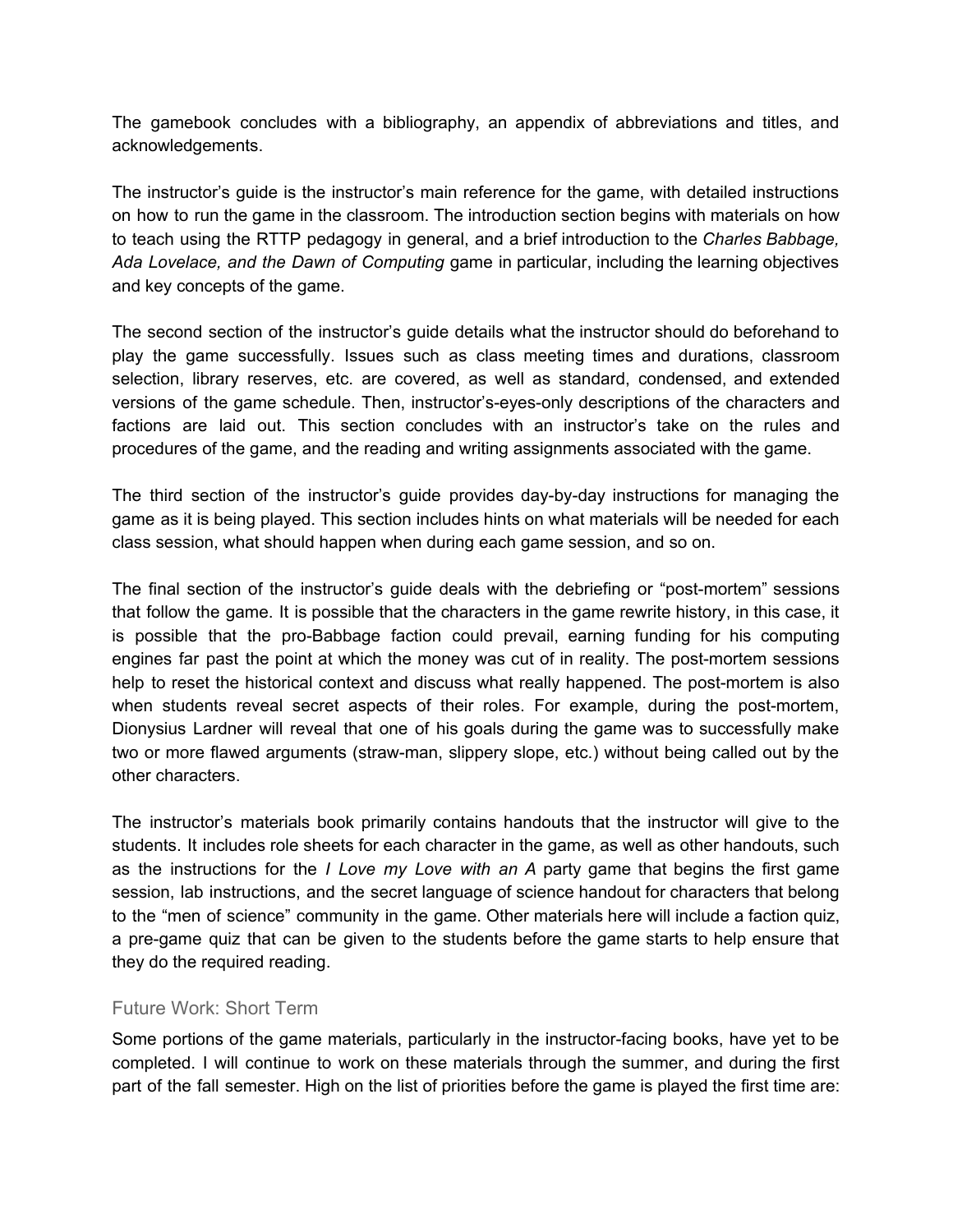strategy advice sections for the characters that will be in the game during my fall first-year seminar course, completing the secret MOS language handout, and a faction quiz to be given at the end of the pre-game sessions, and materials for the second and third labs.

The students in my first-year seminar course will not only be playing the game, they will help to develop materials for future versions of the game. For example, they will help with development of the faction quiz -- as they read the assigned readings in the weeks before the game, they will write one or two pages on each section of the reading. Part of this writing will be a series of questions that might be included in the faction quiz. Secondly, students will help to develop the strategy advice for their characters. A post-game writing assignment will require each student to develop, with the advantage of hindsight, guidance on how to play the role for future students.

After the fall 2017 semester, the game will be playable by other instructors. It will continue to evolve, however, as described in the next section.

# Future Work: Long Term

For the 2017-2018 academic year, I was selected as the Ardis Bulter James Endowed Chair for Advancement of the Liberal and Fine Arts at Doane University. This chair entails funding for a one course release during each semester, plus funding for travel and for books, materials, and so on. This will allow me to continue to work on the *Charles Babbage, Ada Lovelace, and the Dawn of Computing* game.

Firstly, I will use this time to incorporate lessons learned from the fall 2017 into the game materials. Then, I will turn towards adding more material to the game.

One task will be to select, annotate, and incorporate the core texts into the gamebook. The RTTP consortium places word count limits on each section, so this will have to be done carefully. Feedback from the fall 2017 game will be invaluable in this exercise.

The map will need to be improved; hopefully, as the game moves up through the consortium's phases of game development, the editors from the official RTTP publishers can prove helpful here.

A major evolution of the game will be to add more characters. Currently there are 22 roles, but the RTTP consortium requires 28 characters before moving up in their five-stage path to commercial publication of a game. Morer characters will allow the game to be played in larger sections. There are a plethora of very interesting characters that can easily be added, and so this should not be too difficult, but it will be time consuming.

Another will be to add an option to play the game in chapter-length form, i.e., in a format shorter than the six-session condensed schedule that currently exists.